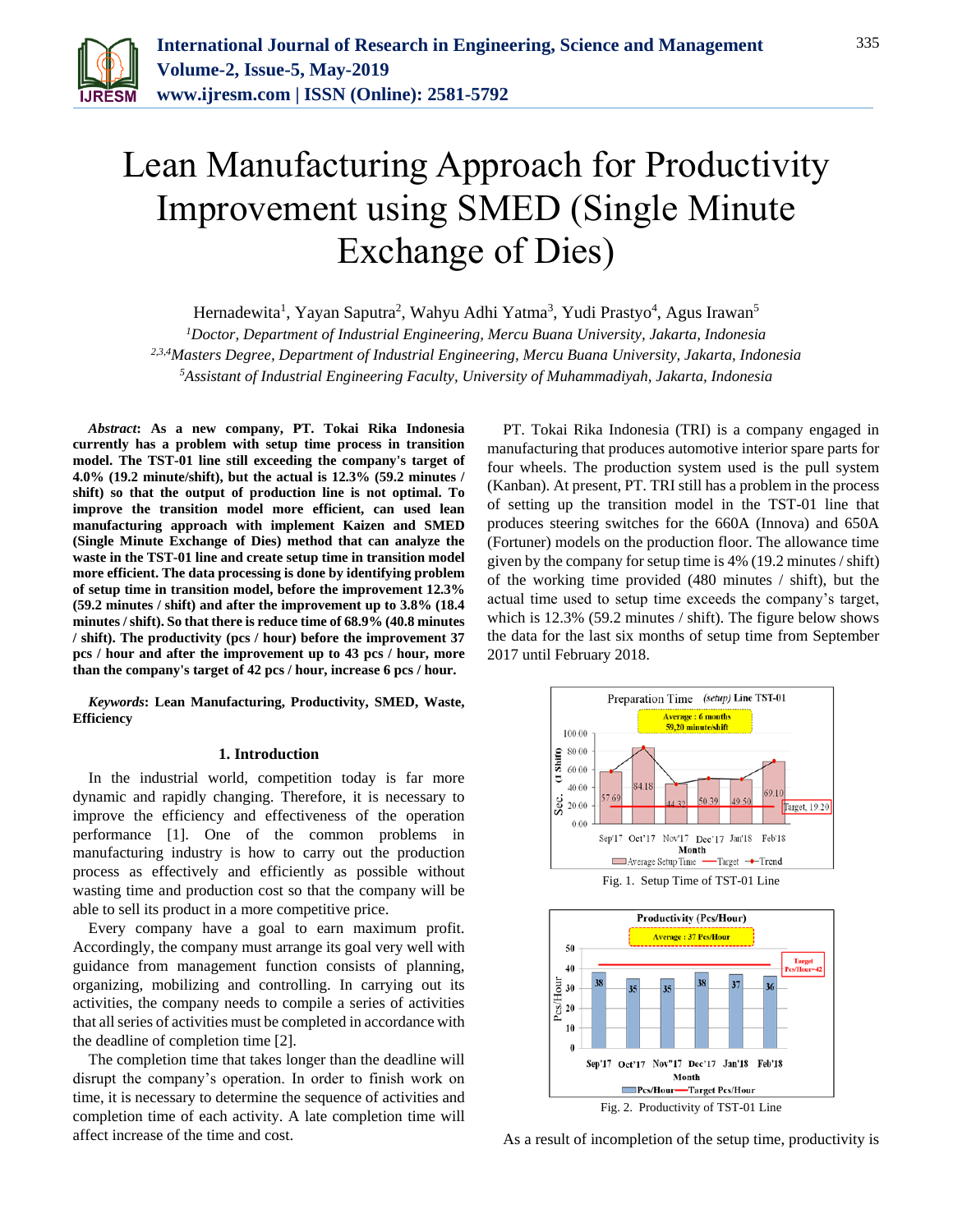

incompleted. The graphic below shows the TST-01-line productivity achievement data (pcs / hour).

To solve the problem, one of the method from lean manufacturing techniques that can be used to optimize the setup time in transition model is SMED (Single Minute Exchange of Dies) method.

## **2. Literature Review**

Lean manufacturing (LM) practices are embedded in five core principles [2]:

- 1. Determining the value of each specific product in the eyes of the end client;
- 2. Identifying the value flow of each product;
- 3. Making the value flow continuously;
- 4. Letting the customer pull value from the manufacturer and
- 5. Seeking perfection

Assessing the overall performance of lean through lean practices is typically done using a lean assessment tool (LAT). Various models have been applied as the basic structure of many LATs [2], Waste or Muda is a traditional Japanese term for an activity that is wasteful and doesn't add value. Waste reduction is an effective way for companies to increase profits. Taiichi Ohno, Toyota's Chief Engineer, who is one of the pioneers of the Toyota Production System (TPS) divided the waste that contained in the production floor into "Eight Waste" [3]. Lean is to create a smooth flow of products throughout the value stream process and eliminate all waste. Lean can be defined as a systemic approach and systematic to identify and eliminate waste or activities that are not value-added through continuous improvement by flowing the product (material, work in process, output) and information using pull system of internal and external customers to pursue of excellence and perfection.

Waste is any action or step in a process that does not add value to the business or manufacturing process [4]. Waste is classified into eight types:

- 1. Over production
- 2. Excess waiting time
- 3. Unnecessary transportation
- 4. Excess processing or processed incorrectly
- 5. Excess supply
- 6. Unnecessary motion
- 7. Defect products
- 8. Not utilized talent

Single Minute Exchange of Dies (SMED) is one method for reducing set-up time [5]. This concept emerged in the 1960s by Shinggo as one of the founders of the Toyota Production System and this concept was introduced in another country since 1974 in West Germany and Switzerland and 1976 in Europe and America.

Setup time can be defined as the amount of time taken to change a machine from the last part of a production lot to the first good part of the next production lot. So in the setup time

there are organizational time such as stopping the engine and calling maintenance, preparing setup equipment, setup time, changeover, the startup itself, making adjustments, and trial run to produce the first good product [6].

Whereas setup time is the time needed to carry out operating / work preparation. The time spent concerns the time of engine component settings, the time of providing work equipment, and so on. Most of the setup is done when the engine stops or the engine is not operating [7].

Changeover time is the time taken to modify the production line for different products or new batches of the same product. Changeover time takes a long time and resulting in production running with a large lot size for one model to avoid repeated changes [8]. This method classify each setup time as internal setup and external setup Internal setup activities are those that require the process to be at a standstill before you can conduct them safely while external activities can be done while the process is still running [9].

One of the Lean methods that can improve the workplace is the Single Minute Exchange of Dies (SMED), which is a methodology that is specialized in reducing setup time. The ultimate goal of SMED is zero setup. Benefits of SMED include reducing inventory, improving flexibility, increasing capacity, and providing better service to customers [10].

SMED methodology consists of the following steps [11]:

- 1. Step 1: Identification internal and external preparation
- 2. Step 2: Improve the operation
- 3. Step 3: Improve tools

4. Step 4: Zero prepare

- SMED method will have the following benefits [11]:
	- 1. Reduce set-up time (from a few days can be a few minutes).
	- 2. Shorten manufacturing lead time
	- 3. Reduce bottleneck (WIP drops by 90%).
	- 4. Reduce production cost
	- 5. Improve the quality of the products that is produced



Fig. 3. Steps for improve setup time

A fundamental aspect of the SMED methodology relates to its features of internal and external activities. All setup activities which do not interfere directly with the equipment, and which can be carried out without interrupting production, are designated as external activities.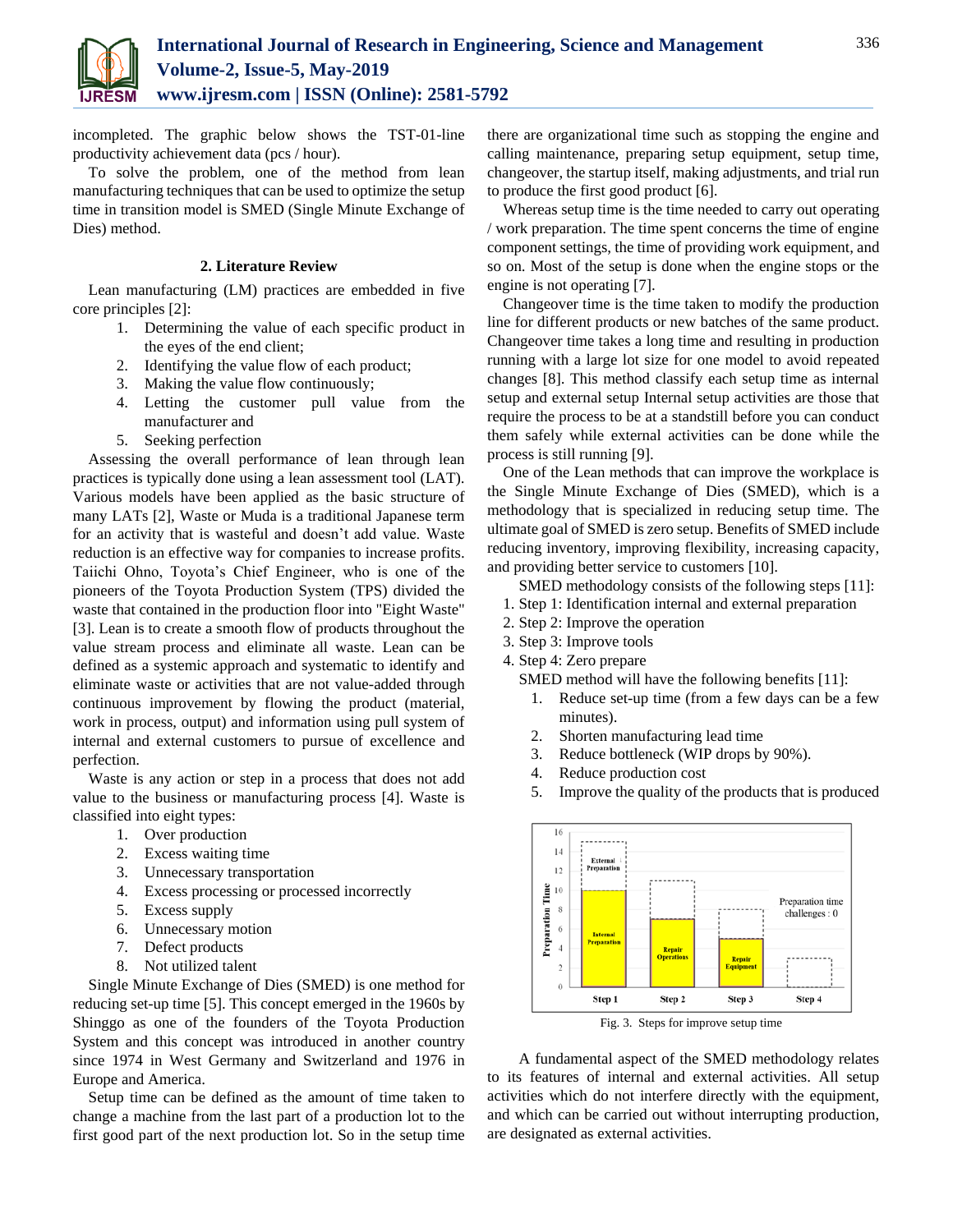

# **International Journal of Research in Engineering, Science and Management Volume-2, Issue-5, May-2019 www.ijresm.com | ISSN (Online): 2581-5792**

The actions which imply a stoppage in the equipment running are described as internal activities. The correct separation of the two is what fundamentally contributes to a reduction in setup times [12].

## **3. Processing and Result**

Research methodology is a way of thinking that starts from determining a problem, collecting data through guidebooks or field studies, conducting research based on existing data until drawing conclusions based on the problem that is examined.





Fig. 5. Result of changing internal setup to external setup

| Table 1                        |  |
|--------------------------------|--|
| Setup Time Data of TST-01 Line |  |

| Activity     | <b>Operator 1</b> |               | <b>Operator 2</b> |               | <b>Operator 3</b> |               |
|--------------|-------------------|---------------|-------------------|---------------|-------------------|---------------|
|              | Second            | $\frac{0}{0}$ | Second            | $\frac{0}{0}$ | <b>Second</b>     | $\frac{0}{0}$ |
| VА           | 134.0             | 60.4          | 69.0              | 57.8          | 59.2              | 54.6          |
| NVA          | 87.7              | 39.6          | 50.4              | 42.2          | 49.3              | 45.4          |
| <b>Total</b> | 221.6             | 100.0         | 119.3             | 100.0         | 108.5             | 100.0         |

Source: Data Processing

|             |       | Implementation of Improvement with 5W1H                                                                                                        |                                                                                                                                                      |  |  |  |
|-------------|-------|------------------------------------------------------------------------------------------------------------------------------------------------|------------------------------------------------------------------------------------------------------------------------------------------------------|--|--|--|
| <b>Type</b> | 5W1H  | <b>Description and Action</b>                                                                                                                  |                                                                                                                                                      |  |  |  |
| Objectives  | What  | Improving model change setup and preparation time                                                                                              |                                                                                                                                                      |  |  |  |
| Reason      | Why   | For more efficient preparation and replacement of models                                                                                       |                                                                                                                                                      |  |  |  |
| Man         | Who   | Mr. Agus and Mr. Hadian                                                                                                                        |                                                                                                                                                      |  |  |  |
| Place       | Where |                                                                                                                                                | Assembly line 1 : Line TST-01                                                                                                                        |  |  |  |
| Time        | When  | Time of improvement : 20 March 2018                                                                                                            |                                                                                                                                                      |  |  |  |
|             |       | Improvement Step, will do:                                                                                                                     |                                                                                                                                                      |  |  |  |
|             |       | <b>Before Improvement</b>                                                                                                                      | <b>After Improvement</b>                                                                                                                             |  |  |  |
|             |       | Assembly operator 1, must bring<br>down and pick up new material.<br>And the process of setting up<br>Mold replacement                         | Tray<br>buffer<br>Assembly operator 1 only bring up the<br>tray up or bring down the tray during<br>the process of preparing the mold<br>replacement |  |  |  |
| Method      | How   |                                                                                                                                                | <b>Improvement Step, will do:</b>                                                                                                                    |  |  |  |
|             |       | <b>Before Improvement</b>                                                                                                                      | <b>After Improvement</b>                                                                                                                             |  |  |  |
|             |       | The time of the preparation<br>process and replace the jig is<br>done by exchanging the jigs<br>under the table so that it<br>is not efficient | The process of preparing a jig change<br>is done by turning the jig so that it is<br>more efficient                                                  |  |  |  |

Table 2







Fig. 7. Chart of Setup Time TST-01 Line After Improvement